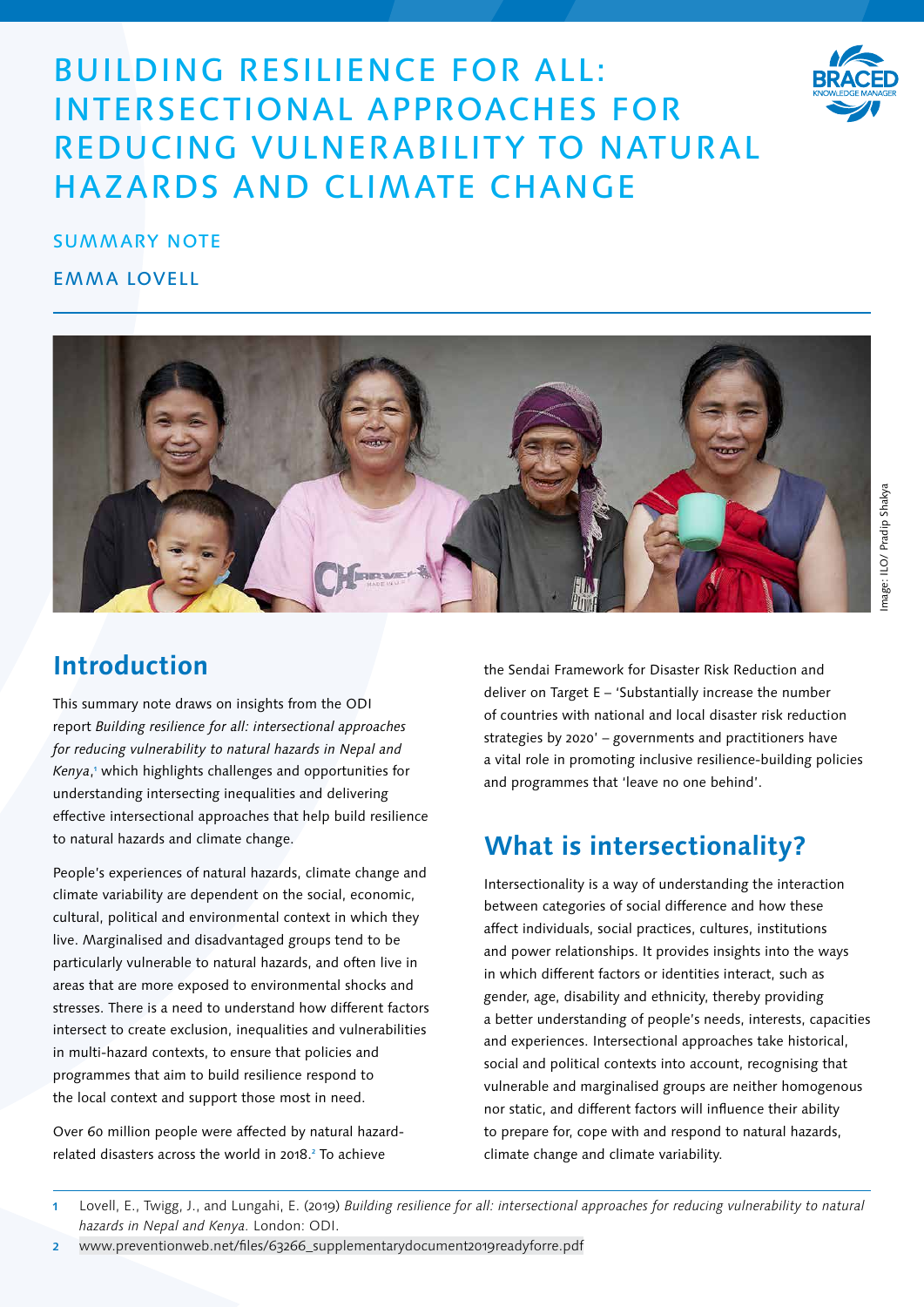There is growing interest in intersectionality as a concept among policy-makers and operational agencies, but its application is new and challenging. There is an acknowledged need to find effective and practical ways of analysing intersectionality, and how intersectional approaches to vulnerability reduction and resilience-building can be developed and integrated into policies and programmes.

## Case studies – Intersectional approaches for reducing vulnerability to natural hazards in Nepal and Kenya

#### **GOAL**

To understand the different factors that influence people's vulnerability and resilience to natural hazards and climate change, through a gender and intersectional lens; and the approaches policy-makers and practitioners have taken to understand intersecting inequalities and to build inclusive resilience-building policies and programming.

#### **APPROACH**

The research adopted a mixed-methods approach through:

- Quantitative research using a household survey to understand people's resilience to natural hazards and climate change based on four components of resilience: economic, social, infrastructure and institutional (see Box 1).
- Qualitative research through national and local key informant interviews with policy-makers, practitioners

and local leaders, and focus group discussions at the local level.

### **COUNTRY CASE STUDIES**

The research aimed to understand the different experiences of:

- **Nepal** women and men from different ethnicities/castes in relation to flooding in Bardiya district.
- **Kenya** women and men with and without political representation, in the context of drought in Wajir county.

#### **LESSONS LEARNED**

- Differences between women and men emerge strongly from the studies, but other factors or identities are often less apparent, which could indicate the complexity of intersecting factors in vulnerability and inequality.
- Disaster management institutions in both countries need to be made more sensitive and responsive to local needs and priorities, recognising that these are not static and may shift and change depending on the socio-economic, political, cultural and environmental context people are living in.
- Better coordination between ministries and agencies is needed to enable an intersectional approach to vulnerability reduction and resilience-building, but this also requires strengthening institutional capacity – and therefore funding and technical assistance.

### **Box 1: Four components to assess different aspects of people's resilience at the local level**





Access and control of economic resources makes it easier for people to prepare for and respond to disasters. This category considers the overall economic strength of households, the availability of personal finance and opportunities to access financial instruments. Key indicators in this category also measure people's access to, and control over, natural resources and livestock to support their livelihood options, as well as their engagement in small and medium-sized business enterprises.



Human resources (e.g. people's health status and educational attainment) and social resources (e.g. being able to rely on support from household members or neighbours and belonging to community or religious groups) are critical to the resilience of people in terms of being able to prepare for, cope with and respond to disasters. Key indicators in this category also assess how people's resilience is influenced by migration patterns, the prevalence of gender-based violence and the level of personal disaster preparedness.

### ECONOMIC SOCIAL INFRASTRUCTURE INSTITUTIONAL



Reliable infrastructure ensures communities can reduce the initial effects of a disaster, minimise structural damage and allow for evacuation. Thereafter, good infrastructure enables faster recovery. Key indicators in this category measure the extensiveness and reliability of infrastructure for people to access basic services (i.e. safe locations, housing, clean water and sanitation, transport, power and communications technology); and whether there is a functioning early warning system (EWS).

m

This category examines the extent to which people are participating in and leading decision-making processes and whether their perspectives are accounted for by public institutions. Key indicators in this category also measure how effective the government is in the implementation of disaster management plans and activities, and whether people trust local government and the media to reflect and respond to their needs.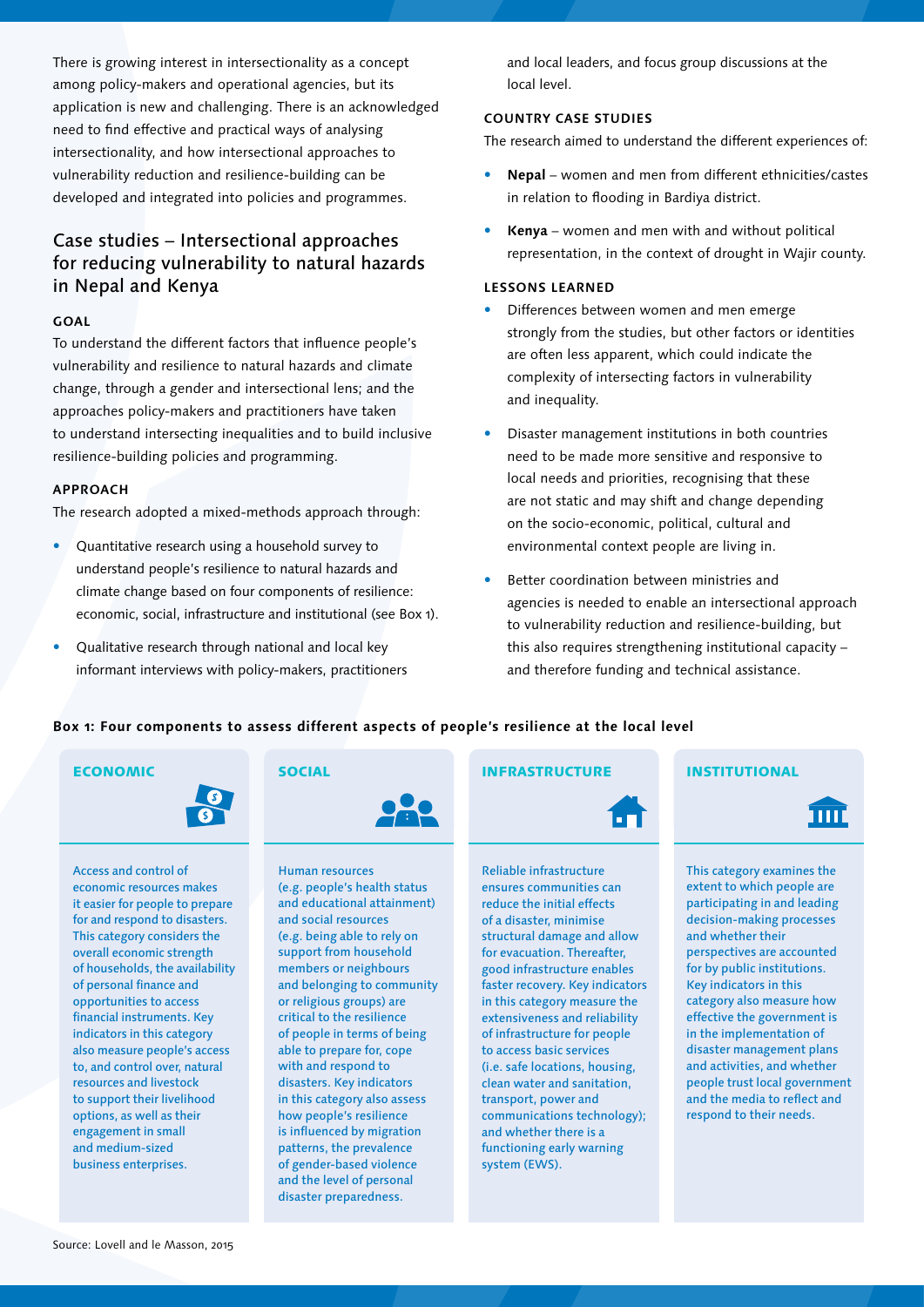

# **Moving intersectional approaches forward**

## **1. Address the lack of methodologies and approaches for measuring and understanding intersecting factors.**

There is currently a lack of methodologies and tools for identifying and understanding intersecting inequalities. Gender analysis is standard in resilience planning and programming but methodologies and tools are needed for identifying and understanding the intersection between different inequality factors affecting people's ability to prepare for, cope with and respond to natural hazards and climate change. Monitoring and evaluation processes often do not systematically include data disaggregated by sex, age, ethnicity, disability and other socioeconomic factors. Inadequate data can make it difficult to identify vulnerable and marginalised groups. It also means that policies and systems are not informed by the local context and do not respond to the needs, vulnerabilities and capacities of these groups in relation to natural hazards and climate change.

#### **RECOMMENDATIONS:**

- Champion systematic data collection, disaggregated by sex, age, economic status, ethnicity, caste and disability (as a minimum), to identify marginalised groups and make their different needs and capacities more visible to decision-makers.
- Build methodologies and tools to better capture the complexities of intersecting inequalities and means to identify and measure differences between groups,

so that policy-makers and practitioners can devise locally appropriate solutions to build resilience to natural hazards and climate change.

**2. Address the lack of capacity and coordination to implement policies and programmes that respond to intersecting inequalities, and take an intersectional approach to build resilience to natural hazards, climate change and climate variability.**

There are challenges relating to capacity, coordination and lack of resources for the design and implementation of policies and programming which aim to build inclusive resilience to natural hazards and climate change. Intersectional approaches to vulnerability reduction and resilience-building remain a new area for most organisations, many of whom still target their progrwammes at supporting particular social groups, in particular women, children and people with disabilities. Moreover, there is a tension between approaches that subscribe to the ethos of 'inclusion for all' and the need to target particularly disadvantaged groups.

#### **RECOMMENDATIONS:**

- Enhance knowledge and capacity to manage and build the resilience of the most marginalised groups to natural hazards and climate change at the subnational level, and put in place the technical, financial and human resources needed to support effective and inclusive policies and preparedness, response and recovery implementation.
- Ensure better coordination around policies and programmes that aim to build resilience to natural